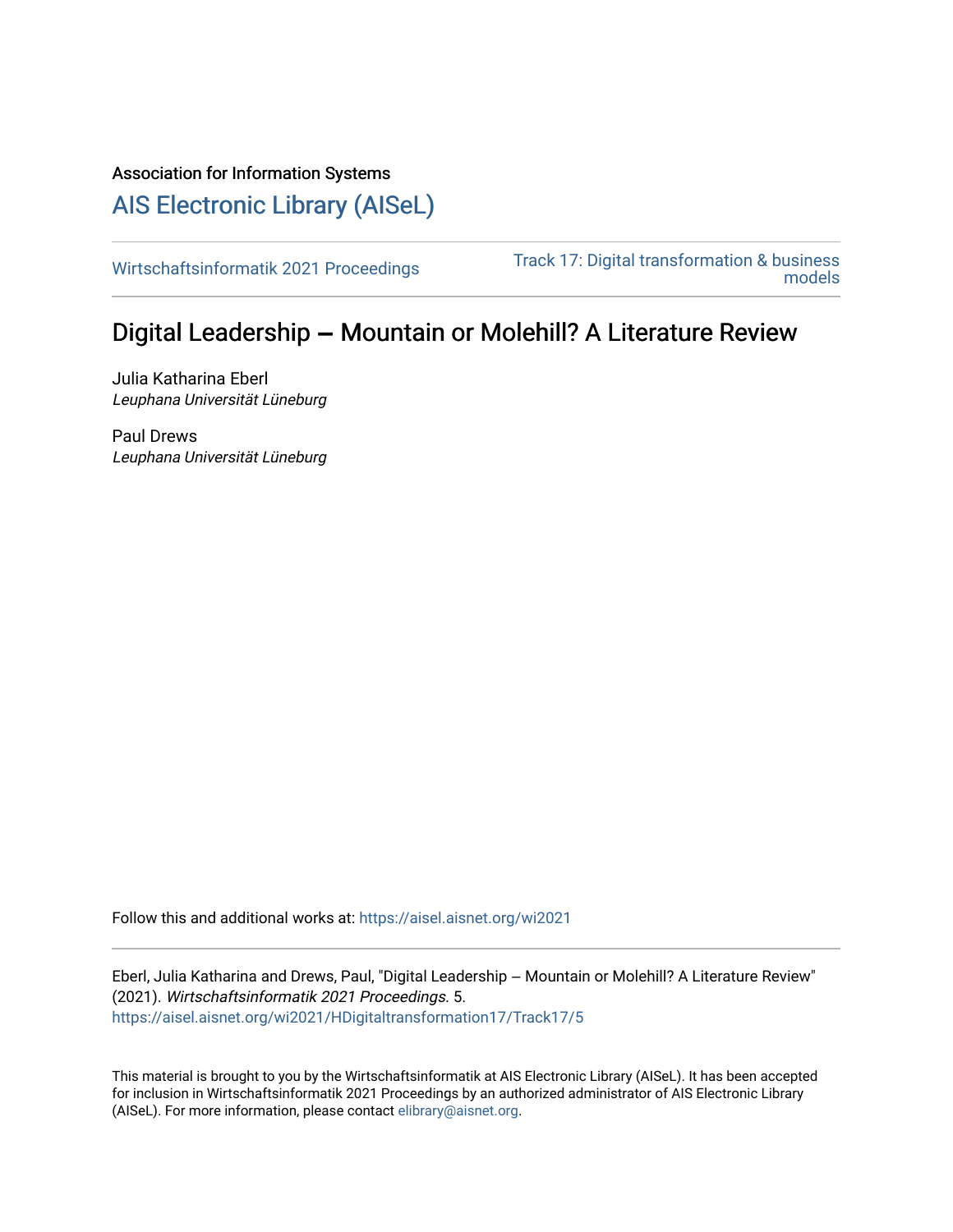## **Digital Leadership ‒ Mountain or Molehill? A Literature Review**

Julia K. Eberl<sup>1</sup>, Paul Drews<sup>1</sup>

<sup>1</sup> Leuphana University Lüneburg, Institute of Information Systems, Lüneburg, Germany [Julia.Eberl@stud.leuphana.de](mailto:Julia.Eberl@stud.leuphana.de) Paul.Drews@leuphana.de

**Abstract.** Despite the high relevance of digital leadership (DL) in practitioner outlets, its definition and determinants remain fuzzy, resulting in impeded DL theory development. Based on a structured literature review grounded in 96 publications, we developed a new definition of DL and a nomological determinant network. First, we provide conceptual clarity by differentiating DL from E-leadership with a definition of the former. Second, we present an inductively developed nomological network that specifies 13 DL determinants structured per the categories organizational level, individual level, and digital leader. Based on this network, we propose six future research areas, which are (1) theoretical clarity of DL as a concept, (2) measurement systems, (3) DL's impact on output variables, (4) empirical evidence about determinants of the nomological network, (5) research design extensionsthrough further perspectives and instruments, and (6) approaches to adopt DL.

**Keywords:** Digital Leadership, Digital Transformation, Literature Review, Organizational Transformation, Leadership 4.0

### **1 Introduction**

The year 2020 has turned out to be an unplanned milestone in the progress of digital transformation. Due to required social distancing to avoid the distribution of the Corona virus disease 2019, companies have enabled employees to work from home and adjust their business models to the resultant new demands. Automotive companies started to produce medical components, authority visits were digitalized, schools initiated remote education, and doctors offered virtual consultation hours [1], [2]. Microsoft CEO Satya Nadella summarizes the situation with, "We've seen two years' worth of digital transformation in two months" [3]. But how were these changes possible in such a short time? According to Breuer & Szillat [4], the challenge to digital transformation is not the availability of technology, but developing new leadership competencies [5]. Most companies are now evaluating and planning the adoption of digital leadership (DL) as a leadership approach aiming at supporting the realization of digitally enabled business models by changing the behavior of leaders, organizational structures and employee

Internationale Konferenz Wirtschaftsinformatik 2021, March 2021, Essen, Germany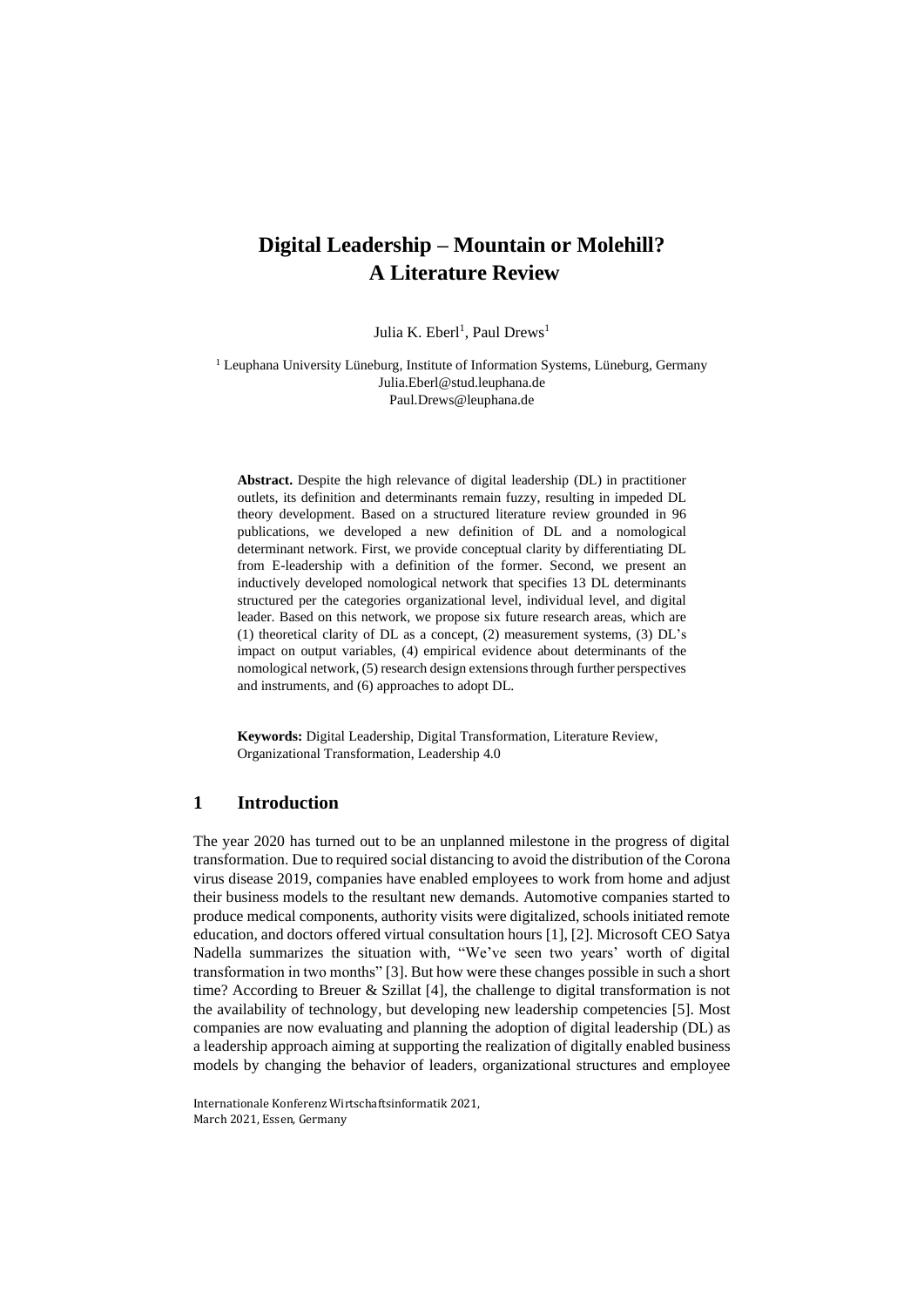management [6, 7]. Although DL receives great attention in practitioner outlets [8–10], there are only a few companies reporting details about methods and strategies summarized under the buzzword DL [11]. Further, in contrast to companies' high interest in adopting DL in practice, DL seems to be a rarely discussed phenomenon in leadership research. A 12-year analysis by Dinh et al. [12] of the 10 top-tier academic outlets of leadership theory in 2012 characterizes E-leadership with less than 1% representation as a nascent discipline [12]. This analysis does not thematize DL at all. From a research perspective, one could state that DL is rather a molehill than a mountain at the moment. This article seeks to address this theory-practice gap by the following research question: How is DL currently defined and conceptualized in the literature, and which research gaps can be identified?

To answer this question, we analyzed 96 contributions from the current DL literature from an inductive approach, following the recommendations by Wolfswinkel et al. [13]. Based on this analysis, we developed a definition of DL and identified its determinants in a nomological network. Moreover, we identified six future DL research areas to create a research agenda for future investigations in the field of DL.

### **2 Methodology**

Our concept-based DL literature review follows the approaches of Wolfswinkel et al. [13] and Webster & Watson [14]. To avoid a lack of documentation and ensure reliability, an additional step from Ogawa & Malen's [15] framework was added as first step resulting in the following steps for the literature review: (1) create an audit trail documenting the reviewers' steps, (2) define the research scope, (3) search for literature, (4) select appropriate publications based on step (2), (5) analyze the selected literature, and (6) present the results. The remainder of this section describes this approach's application in this DL literature review.

First, an audit trail was initiated in a digital notebook. The purpose of this documentation is to provide evidence for all steps and thereby increase traceability [16]. The audit trail consists of the above-mentioned steps and documents the results. Moreover, it reflects decisions that were taken, such as inclusion and exclusion criteria, databases, and papers.

The literature review's purpose, as structured by Cooper's taxonomy [17], is to identify the central issues in DL research by focusing on research outcomes in the commercial sector by analyzing representative contributions. As such, the authors took a neutral perspective to conceptually organize the literature review for a general scholarly audience.

Based on that purpose, we gained an initial overview of the current state of the literature from March 2020 to the end of May 2020. This overview showed that DL is highly thematized in practical papers, as well as in Information Systems (IS) research. Hence, the literature search included general databases (Google Scholar, Emerald Insights, Science Direct) in addition to specialist sources focusing on IS (Association for Information Systems (AIS) Library), leadership (Elsevier, PsycINFO, Web of Science), and business administration (Business Source Premier via EBSCO,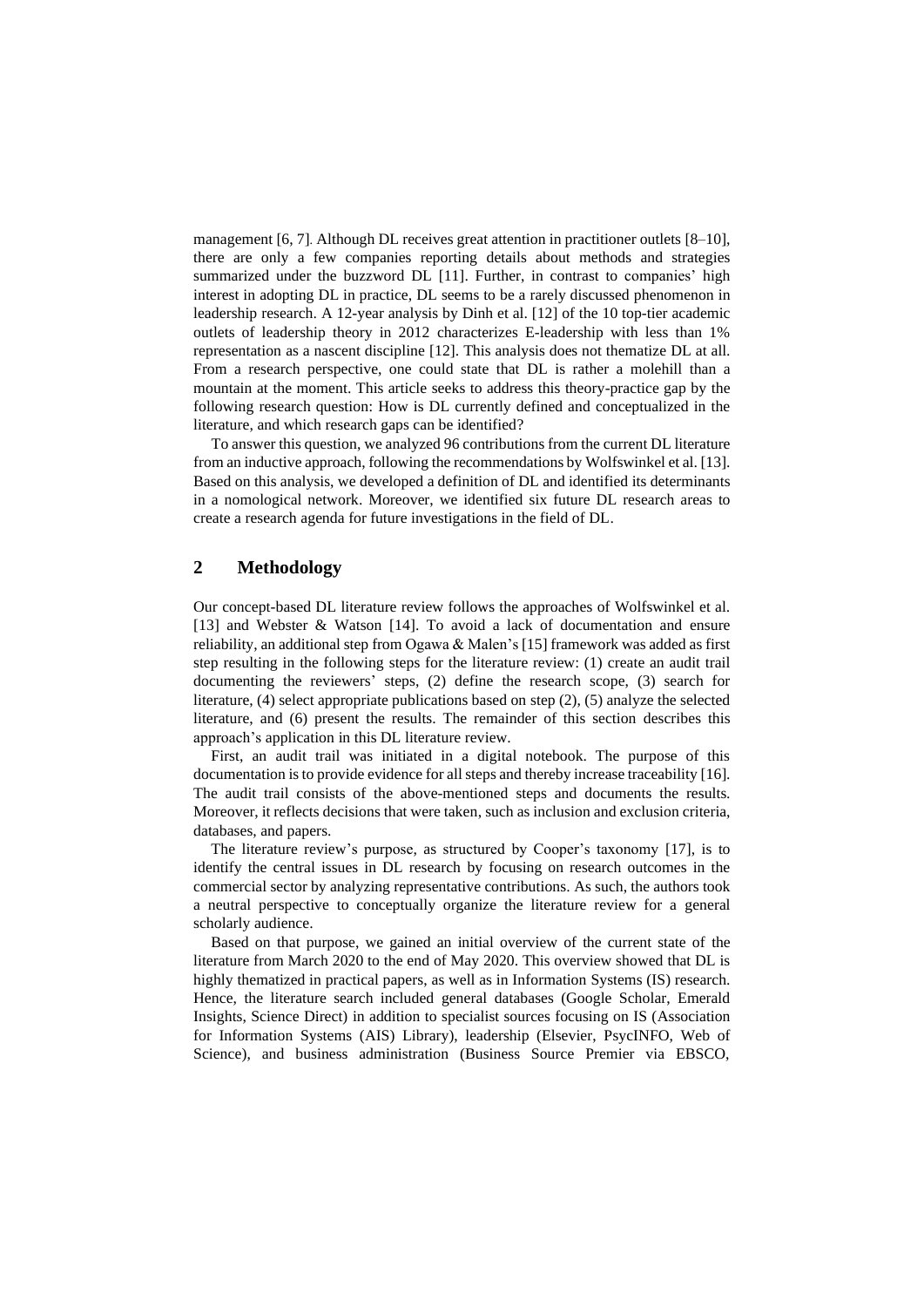ABI/INFORM). To integrate a practical perspective, the database searches included non-peer-reviewed articles, and forward and backward searches were conducted. Furthermore, pertinent journals (*The Leadership Quarterly*, *Journal of Management*, *Information & Organization*, *Journal of MIS*) were manually examined for the latest publications to locate DL in overall leadership and IS research. The search was based on the keywords "digital leadership," "digital leader," "digitalization AND leadership," "leadership 4.0," and "leader 4.0," filtering out work not mainly focusing on DL in the title or abstract. The resulting initial sample size of n=287 papers from 1997 to 2020 (37 of the 287 papers stemmed from the forward and backward search [14]) was reduced by applying exclusion criteria as shown in Table 1. In this way, we gathered a literature collection of n=96 works from 2000 to 2020.

**Table 1.** Exclusion criteria and sample size

| Exclusion criteria                                | Sample<br>after<br>size<br>(n) |
|---------------------------------------------------|--------------------------------|
|                                                   | applying exclusion criteria    |
|                                                   |                                |
| Non-commercial context (e.g. public<br>sector,    | $n=192$                        |
| education)                                        |                                |
| Missing DL focus in the body of the text          | $n = 146$                      |
| No detailed description of DL aspects or outcomes | $n=127$                        |
| Artifacts of similar content, research type, and  | $n=96$                         |
| references were scanned and consolidated to the   |                                |
| most relevant papers                              |                                |

The review process was conducted in four steps, starting with a template to collect general information about the articles, such as publishing outlet, date, industry and context, paper type (practitioner outlet/research paper), research question, and design (observational, experimental, quantitative/qualitative), as well as a summary of the central statements and methods. Second, we inductively created codes about DL and added these codes to every paper in the review. We evaluated the created literature database regarding the used codes and reflected outcomes. Third, we developed determinants and their relationships based on the collection of codes. Lastly, we summarized the determinants by their influence on the categories digital leader, organizational level, and individual level.

## **3 Findings**

In the following section 3.1, we increase clarity on DL based on the current state of the literature by analyzing the concept's definition and creating a nomological network of 13 DL determinants divided into three categories. Afterward, we thematize the determinants  $(3.2 - 3.4)$  and identify six future research areas  $(3.5)$ .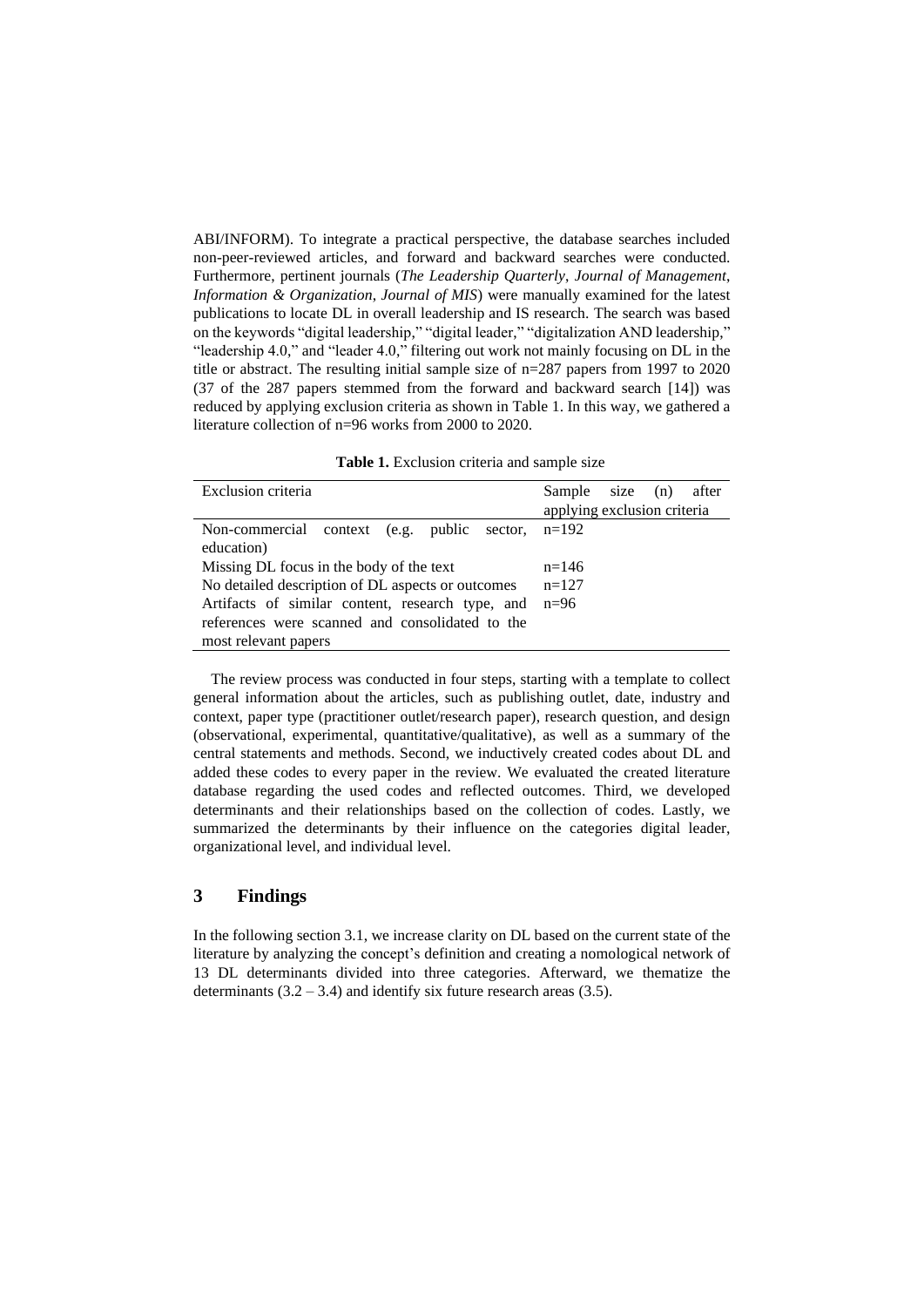#### **3.1 DL Definition and Nomological Network**

The analysis shows that within the 36 publications that explicitly discuss the definition of DL, definitional fuzziness exists in the following three aspects.

First, the relation between E-leadership and DL is unclear in the current literature state. Avolio, Kahai, and Dodge [18] define E-leadership as "a social influence process mediated by advanced information technologies (AIT) to produce a change in attitudes, feelings, thinking, behavior and/or performance of individuals, groups, and/or organizations" [19]. Therefore, E-leadership will not change the fundamentals of business but the execution of business as supported by technology [20]. Klus & Müller [21], meanwhile, use E-leadership and DL as synonyms.

Second, the analyzed literature provides abstract definitions of DL [11], [19-21] that impede the differentiation between E-leadership and DL. For example, Meffert & Swaminathan [22] define DL as an approach suitable for the digital age, which is similar to El Sawy [11], who understands "doing the right things for the strategic success of digitalization for the enterprise and its business ecosystem" as DL.

The third finding speaks against using E-leadership and DL as synonyms, as DL is more extensive than E-leadership. While E-leadership uses technology to support existing business [20], DL is an instrument to achieve the target of digitally enabled business models [6], [7], digital organization [6], [23], and employee management [9], [24]. To influence these dimensions, DL adjusts different determinants in the company [11], [25], [26].

We seek to overcome the current lack of a comprehensive DL definition by providing our own, which is grounded in the literature review's results and the three aspects discussed above:

*Digital leadership is a complex construct aiming for a customer-centered, digitally enabled, leading-edge business model by (1) transforming the role, skills, and style of the digital leader, (2) realizing a digital organization, including governance, vision, values, structure, culture, and decision processes, and (3) adjusting people management, virtual teams, knowledge, and communication and collaboration on the individual level.*

This definition includes three important parts. First, it specifies DL's purpose, which is establishing customer-centric business models by using technology. In contrast to Eleadership, which uses technology as a mediator, DL's outcome is the usage of digitally enabled business models. Second, the definition identifies the determinants influenced by DL to meet the objective. Third, it concerns the digital leader, who steers the different determinants to serve the purpose.

Based on the literature analysis, we created a DL nomological network that provides an overview of the concept's determinants (see Figure 1). The network is structured per the categories of influence on the organization, the individual, and the digital leader, such as people management influences the individual. The network is comprised of determinants and adds relations based on the codes identified in the review process.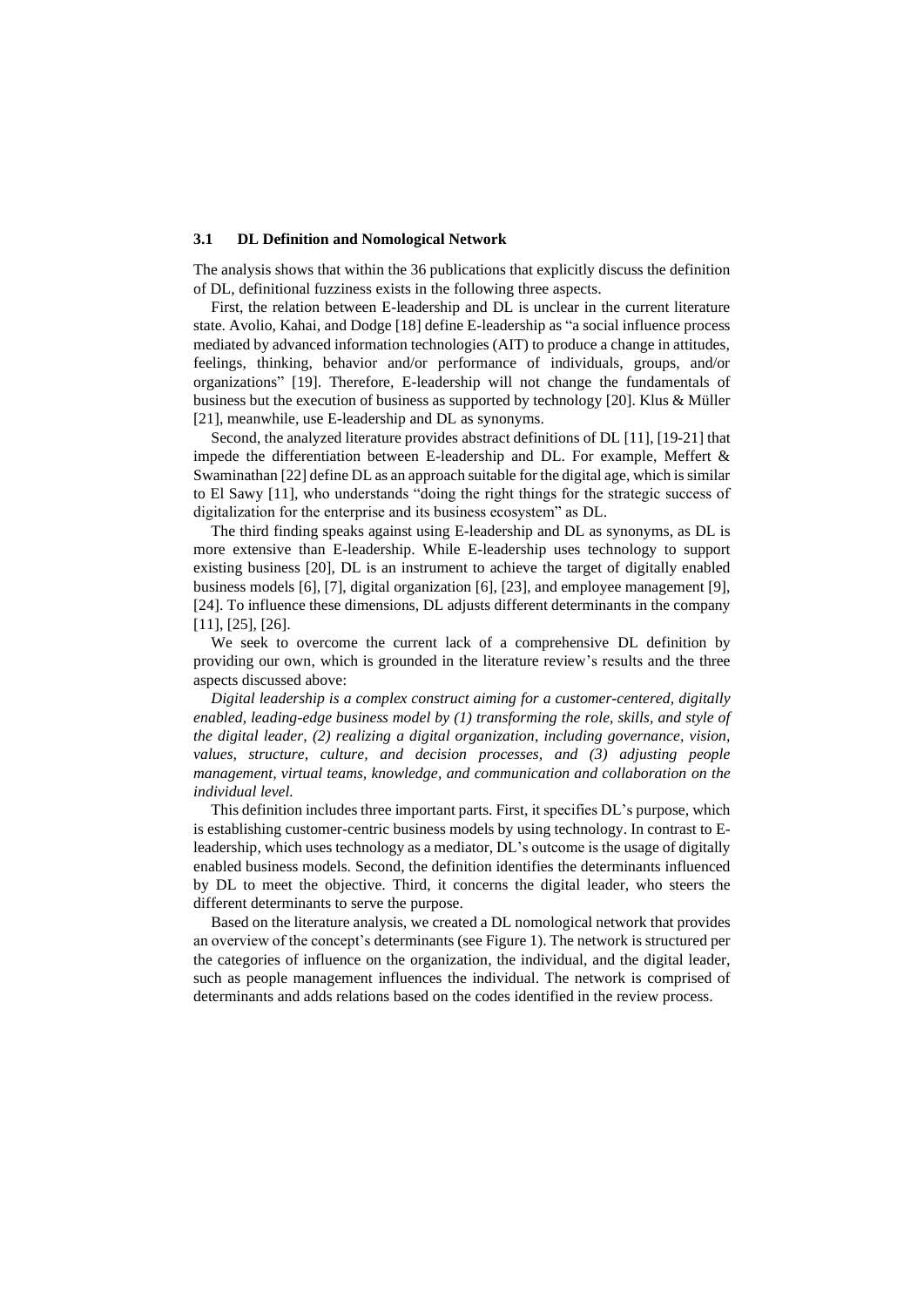

**Figure 2.** Determinants of DL

#### **3.2 Digital Leader**

The current state of the literature mentions skills, roles, and leadership styles as important characteristics of a digital leader. Most of the reviewed literature (53%) focuses on skills, whereas roles and leadership styles are only represented in 27% of the analyzed papers.

**Role.** Several articles  $(n = 33)$  describe the changed role of the leader, even though unclarity exists about who this leader is. This lack of clarity impedes defining DL. Most articles focus on digital leaders in disciplinary roles [27], [28–31]. For instance, according to a study by Deloitte Digital GmbH [32], 70% of companies that meet digital transformation's success criteria have a single responsible person in place: the Chief Digital Officer (CDO). However, the CDO role harbors the danger of a disconnected digital unit. Therefore, LEGO emphasizes the importance of a CDO by suggesting a digital leader as CDO in every business unit [11]. Nevertheless, it needs to be questioned if one Digital Leader in the role of the CDO per company or per business unit is capable to achieve the goal of DL. Yet, a minority of the analyzed papers point out that every employee must act as a digital leader, as followers take over entrepreneurial responsibilities for the company [27], [33]. However, this change is rarely thematized in the analyzed literature  $(n = 2)$ . Still, the publications show that in contrast to traditional leaders who act from a command and control perspective [34] and as the lone decision-makers with hierarchical distance from their followers [35], a digital leader connects with a team as a mentor, coach, talent builder, and learning guide who does not require disciplinary power [24], [34], [36], [37]. The digital leader needs the skills to be a visionary [38] who acts as a role model for employees [25], [28–30].

**Style.** The leadership style of a digital leader is rarely discussed in the literature (n  $= 5$ ). Because of the relevance of authentic, transformational, and transactional leadership styles in DL, Prince [39] comes to the theoretical conclusion that DL overlaps with authentic, transactional, and transformational leadership. Therefore, transactional and transformational leadership have a direct influence on digital skills and digital strategy, whereas authentic leadership's impact is limited to digital skills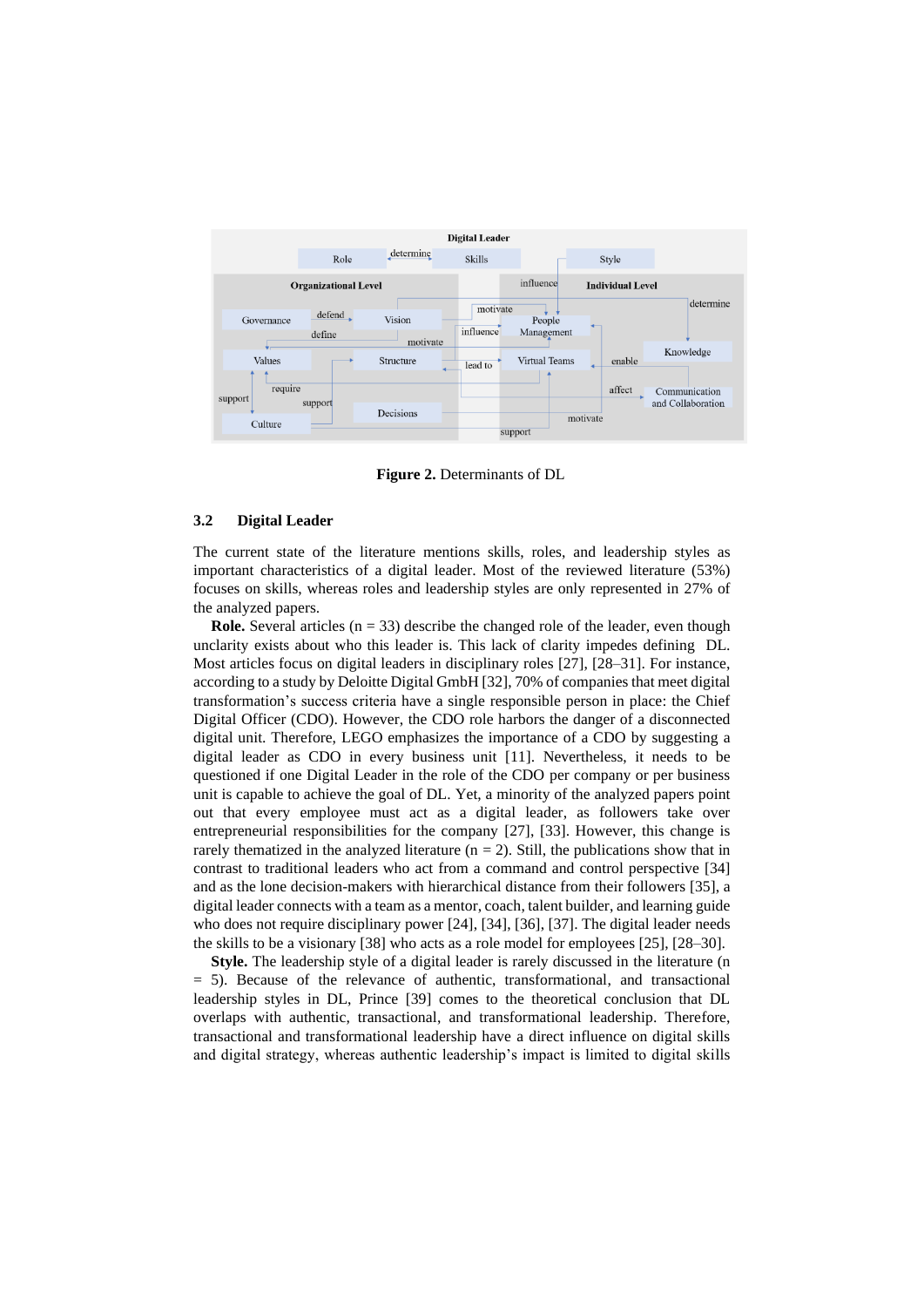[39]. The authentic leadership style of a digital leader drives employees to develop innovations [39] and engage in participative decision-making [40]. However, a transactional approach provides processes to meet organizational requirements, as employees are motivated to be digitally savvy and adopt new technologies with rewards [41]. A digital leader's transformational leadership style is a consultative and delegating approach [42] that inspires followers to be innovative [43].

**Skills.** Visionary, digitally savvy, collaborative, adaptable, and motivating are the most mentioned skills of a digital leader [21], [23], [44–46] in the literature. These five skills result from two types of digital leader skillsets existing in the literature: (1) empirical papers suggest a small skillset focusing on agility, openness and innovative thinking [23], [44], [45]. (2) In contrast to that, the published reviews present a high amount of skills categorized as digital business, general mindset, and social attitude [21], [46]. However, these extensive skillsets blur the focus on the distinctive skills of a digital leader required to flexibly adjust to a broad variety of digitalization tasks.

#### **3.3 Organizational Level**

**Vision.** The definition of a vision is the center of DL on the organizational level, as it is highly connected to other determinants (see Figure 1). Although the realization of the vision is formulated in the strategy, which is mentioned in the analyzed literature, neither strategy nor the relation between strategy and vision are described [47]. As the digital world is constantly changing, agility could have replaced the need for long-term plans as summarized in a strategy. However, the analyzed literature does not give evidence on why strategy is not a DL determinant.

Still, there is evidence that digitally successful companies more often have a digital vision than others [48]. A vision should be clearly formulated, aspiring, holistic, sustainable, inspiring, convincing [22], [45], and define the company's value and purpose [49], [50]. Inconsistency exists about the creation of a vision by a leader or staff as a living artifact [49], [51]. A vision serves four purposes: (1) to act as a roadmap and define the direction of change [52], [53] and the knowledge required for that [29], (2) to motivate employees, (3) to orient which digital trends are relevant to serving the vision [4], [24], [29], [35], [42], [54], [55], and (4) to lead an agile organization when strict processes are not in place, as collaboration is supported by employees' strongly identifying with the vision [56].

**Governance.** Although corporate governance is well known to prevent innovations and slow down decisions in practice [34], [50], 13% of the analyzed literature includes governance as part of DL to define a boundary in which the digital vision can be realized [57]. Therefore, governance defends the vision by evaluating investments and activities according to their contribution to the vision [48], [58]. Even though the frequency is unclear, the analyzed literature emphasizes two different governance functions: (1) DL requires governance for data privacy [59], [60] and information quality [61], and (2) innovation committees are staffed with the most innovative employees to drive and align strategic innovations [7], [62]. However, a knowledge gap regarding technology governance, values, and risk exists within governance board members [63].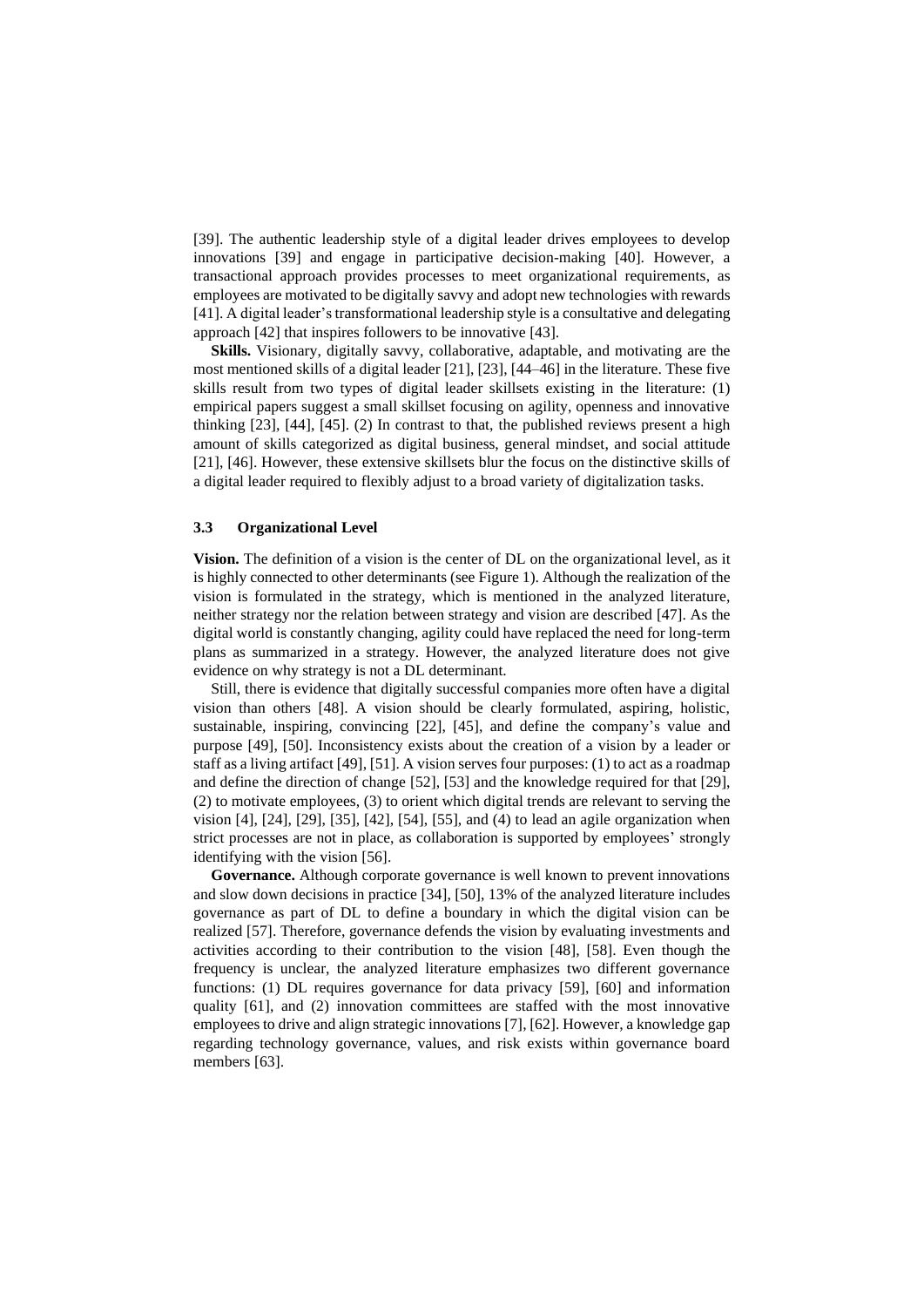**Values.** The existing literature mentions the following values in the context of DL:

| Values                  | References                                        |
|-------------------------|---------------------------------------------------|
| Diversity and inclusion | [8], [34], [64], [65]                             |
| Sustainability          | $[33]$ , [39], [50], [66], [67]                   |
| Trust                   | $[11], [19], [33], [34], [42], [45], [51],$       |
|                         | $[56]$ , [61], [66], [68–71]                      |
| Freedom to experiment   | $[53]$ , $[64]$                                   |
| <b>Openness</b>         | $[11], [19], [24], [33], [44], [51], [54],$       |
|                         | $[64]$ , [69], [72–74]                            |
| Transparency            | $[6]$ , [33], [42], [49], [51], [57], [64], [73], |
|                         | [75]                                              |
| Employee focus          | $[11], [6], [33], [35], [48], [49], [52], [57],$  |
|                         | $[59]$ , $[65]$ , $[76]$ , $[77]$                 |
| Customer centricity     | $[4]$ , [33], [36], [45], [49], [51], [54], [56], |
|                         | [59], [76–84]                                     |

**Table 2.** Values in the context of DL

However, the impact of values on a company's vision, as common guidance for globally distributed teams [64], [72] and to motivate employees when the companies' values match their employees' values [53] is not analyzed. When it comes to the definition of values, Bolte et al. [53] show that within start-ups, the values of openness, transparency, trust, and employee focus are more frequently represented than in other companies. Meanwhile, especially older companies focus on traditional values, such as thoroughness and precision [8]. Moreover, the question arises if all values mentioned have dependencies to DL (like freedom to experiment) or if they are general values of companies like sustainability.

**Culture.** As culture is a norm that transports companies' philosophies and policies to employees and customers, culture is discussed in 51% of the analyzed literature in the context of supporting network structures and virtual teams, as well as being aligned with values [85]. As such, DL has the objective to create an innovative [23], [30], [42], [52], [57], [79], [81], [86], positive [85], and collaborative [23], [29], [87] culture. Culture sets technology first, not legacy, [52], [80], and encourages employees to take risks [23], [39], [50], [56] and fail [19], [53], [57], [88], [89]. Although some papers in the literature declare culture as a mandatory determinant of DL, the dependency of DL on culture is disputed as 49% of the literature does not cover culture at all. Another important aspect of culture is the mindset of digital leaders and employees. DL emphasizes a digital [24], [33], [52], [83], experimental [11], [54], and growth-centered mindset that encourages employees to be curious, think differently, and continuously expand their knowledge [39], [90] resulting in the employees feeling more empowered and committed [19]. Yet, the literature does not mention how this culture and the mindset can be realized.

**Decisions.** DL requires decision processes that enable the company to act nimbly and fast [4], [27], [28], [72]. Therefore, decisions can be made with incomplete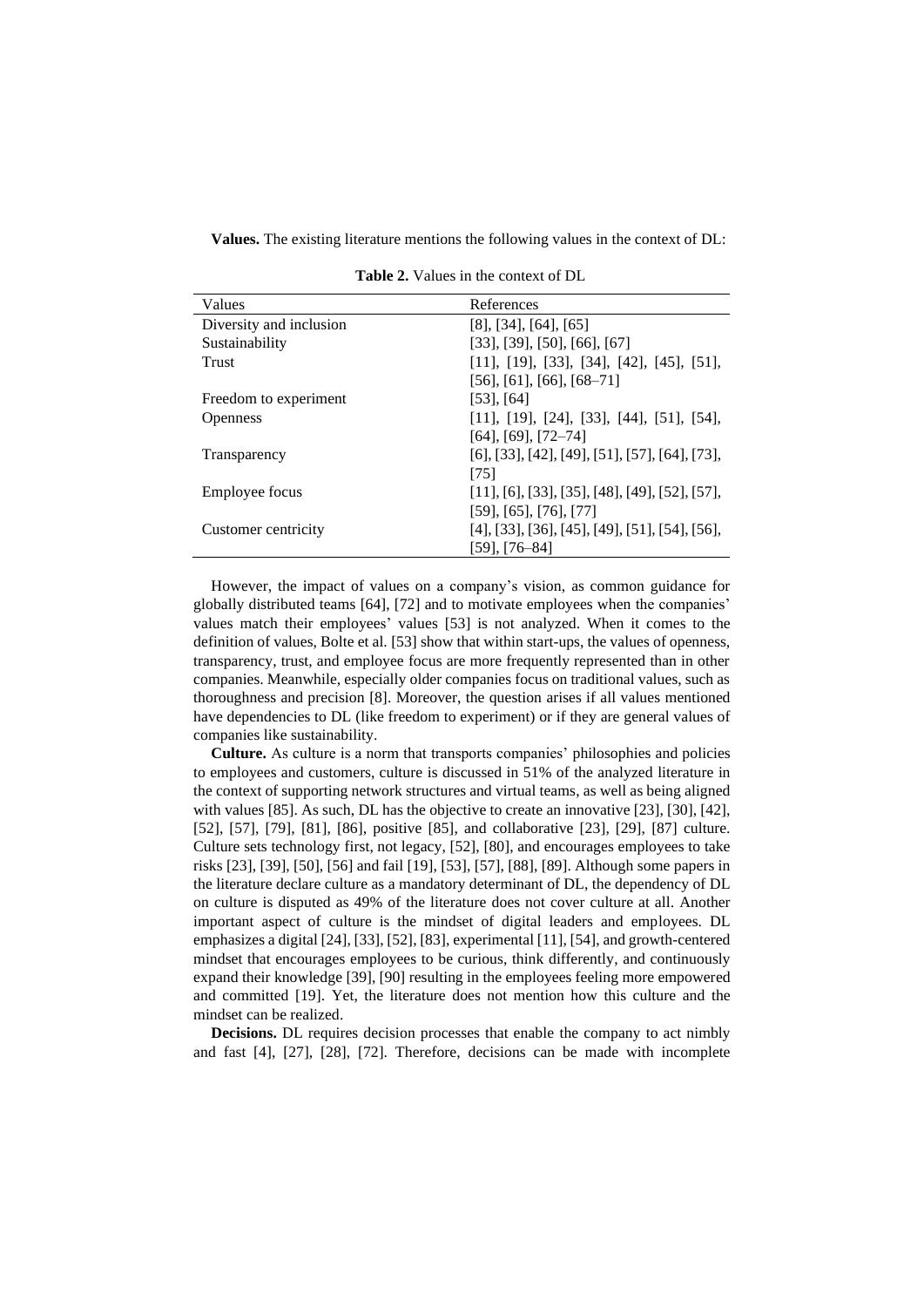information [34], [52], [89], including new types of data, such as unstructured and social media data, to obtain a predictive perspective and minimize uncertainty by taking into account predictive simulations, virtual reality, and big data correlations [33], [34], [52], [54], [55], [59], [81], [91–93]. Besides these rational, data-based decisions [54], papers also report that the final decision is influenced by intuition [34], [51], [59], [72].

Moreover, the literature focuses on people who have the authority to make decisions. Because of the complexity and required knowledge for decision-making, authority frequently shifts from the leader to employees and cross-functional teams [11], [24], [46], [48], [65], [73], [89], [92], [94], [95]. As such, employees are more motivated by the empowerment to participate in decisions and expect more success [7]. This authority emphasizes the dependency to the role of the digital leader as every employee needs to act as a digital leader. Notwithstanding the positive impacts on motivation, agility, and potential success, the literature also reports that the final decision is usually made by the leader [34], [35], [69].

**Structure.** There is a consensus in the literature that digital leaders need to reduce existing hierarchical structures [35], [39], [53], [56], [59], [72–74], [84] to increase employees' motivation [53], [93], innovations [65], and agility when reacting to changing customer demands. People work in highly connected, dynamic, and temporary networks that are established for a specific purpose and time [19], [22], [23], [31], [33], [50], [51], [65], [71], [72], [74], [84], [85], [89], [90], [96], [97]. Accordingly, work in networks needs to be supported by agile methods and approaches, such as design thinking and prototyping [8], [10], [24], [26], [55], [84], [94].

In contrast to the consensus regarding hierarchy and agile methods, the reviewed literature presents different opinions when it comes to DL's organizational positioning. A digital unit within the organization is implemented to drive innovation, whereas classical IT is responsible for operating legacy systems [7], [31], [98]. This concept leads to a disconnected digital unit and does not drive change in the overall company [33], [82], [99]. Therefore, Trompenaars & Woolliams [81] recommend harmonizing the strengths of traditional and digital units.

#### **3.4 Individual Level**

**People Management.** People management, employee motivation, and rewards are highly influenced by flexible network structures, vision, and employee empowerment to make decisions [7], [31], [34], [94]. Digital leaders support employees in selfmanagement and career development [26], [33], [53], [55]. As such, digital leaders act as coaches and give feedback independent from formal authority [90]. Furthermore, DL needs to promote employees' intrinsic motivation by supporting their identification with the company's values [7], [46], [51], [56], [62], improving the alignment of life and work [65], and contributing to personal well-being [77]. In addition, extrinsic motivation can be triggered by supporting standardized tasks with gamification [7] and performance indicators [60]. The literature also reports targets for teamwork [94], democratized salary definition, and employee hiring and evaluation [66].

**Knowledge.** Because of technology's high rate of change, companies have to constantly adjust their workforce's capabilities, as manifested by Lego with the mantra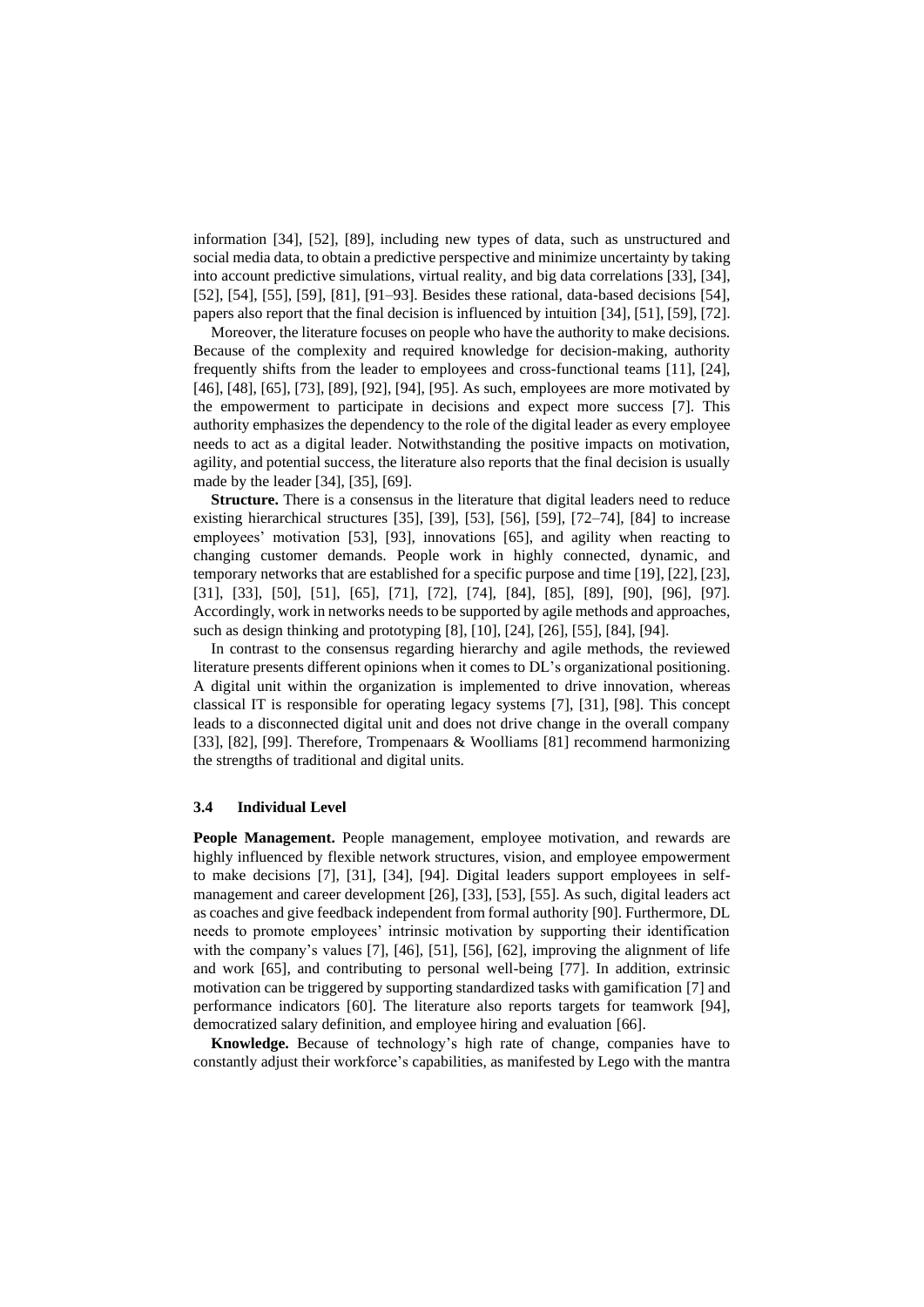"Hire for a Career, not a Job" [11]. Moreover, knowledge is an essential factor in providing digital business models [74]. That is why DL establishes a culture of lifelong learning [33], [38], [50], [53], [57], [72], [89], [95], [100], including professional and soft skills [50]. To support learners and motivate employees, formats need to change to user-centric, mobile experience, including gamification [95]. Further, motivation is created by a digital leader who acts as an idol for learning [76]. Besides these learning methods, according to Bolte et al. [53], the coaching format is not as successful in large companies as in start-ups. Overall, learning has a significant impact on DL's success [101] although the used learning formats and their impact is not thematized.

**Virtual Teams.** Working in networks leads to the demand for creating virtual teams for specific projects [65]. Furthermore, increased employer attractiveness, motivation, agility, and creativity can be achieved by enabling employees to work where, when, and how they want [65], [102]. Hence, leading virtual teams is an important determinant of DL. The digital leader needs to coach employees regarding cultural and ethical sensibility to enable teamwork in globally distributed and heterogenous teams [24], [51], [57], [60], [64], [68], [72], [96]. However, leading individuals in a virtual team is rarely mentioned in the reviewed literature. Meetings between leaders and employees are important to discussing feedback and addressing employees' situations [10], [72], [103]. Especially more passive employees need coaching on participating in virtual teams and written communication to avoid isolation [19], [34].

**Collaboration and Communication.** Another DL determinant is collaboration and communication, which enables a collaborative culture, virtual team, and network structure [50], [59], [64]. For this reason, extended collaboration brings agile network structures to life when people are motivated to collaborate across functions and organizations to find the right knowledge to work together [48], [50], [54], [56], [57], [97], [98], [100], [104]. In addition, digital leaders use social media platforms to engage across companies [24] with customers, partners, employees, and other stakeholders [4], [20], [33], [53], [54], [73], [75], [102], [104]. Compared to other determinants of DL as described in this paper, the impact of collaboration and communication on faster reaction to customer requests [38], [56], higher managerial effectiveness [64], quantitative productivity improvements [64], and increased digital leader organizational legitimacy is non-controversial. However, the success of communication does not only depend on quantity but also on the content which has not been studied so far. Moreover, Bolte et al. [53] show in a survey-based study that the leader's and the follower's perspectives on communication highly diverge, as the leader observes more communication activities than the follower receives.

#### **3.5 Future Research**

This literature review contributes to the understanding of the determinants of DL, including the digital leader, the organizational level, and individual level. We can see that initial steps in practice and research have been taken, though we now identify six areas that require further attention in upcoming research.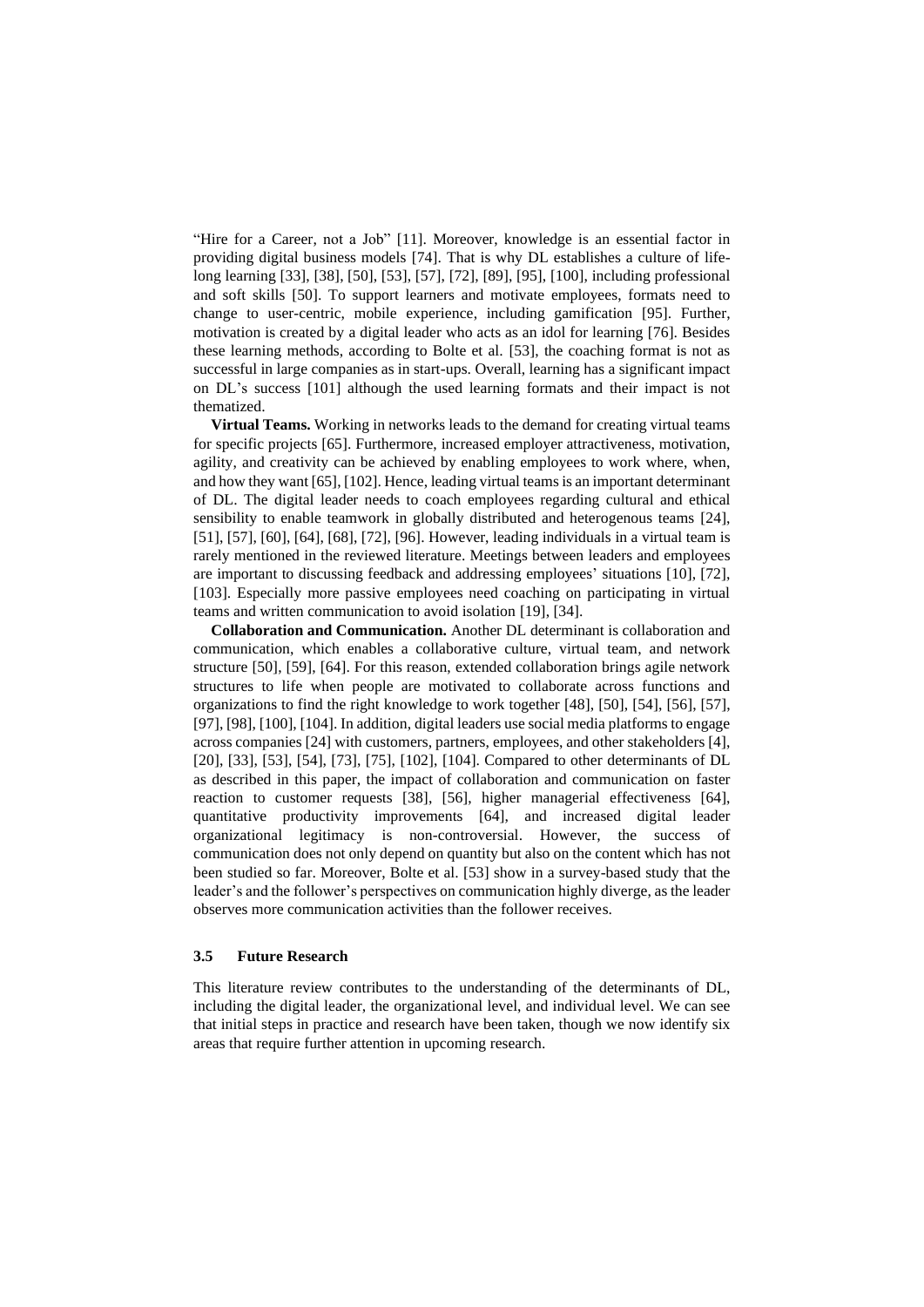First, a common understanding of DL and its comparison to other leadership styles should be developed, as the relevant skills of a digital leader can also be found in other leadership approaches [44], [46]. Hence, theoretical advancements can be made by defining DL and advancing its characteristic features. Moreover, DL's differentiation from and overlap with authentic, transformative, and transformational leadership should be analyzed [39].

Second, these theoretical advancements should be supported by developing a DL measurement system. Based on a questionnaire, different facets of DL and adoption stages can help leaders identify their DL status.

Third, besides measuring DL's status in a company, DL's impact on output variables is unclear. Although Weill & Wörner [80], Valentine & Steward [63] and Rüth & Netzer [105] identify DL's positive impact on agility, innovativeness, and customer experience, the determinants of DL leading to these and other outcomes need to be further analyzed.

Fourth, missing evidence also exists in this paper's nomological network. More empirical research is required to evaluate and improve the set of determinants and the impact of DL on a company's intended outcome.

Fifth, to get the above-mentioned results, higher variation in research and stronger survey designs are needed. This starts with the research participants. The current state of the literature is based on quantitative surveys and interviews with digital leaders, as in the analyzed literature, only Bolte et al. [53] includes followers' perspectives. To avoid the influence of context variables, further research instruments, such as online panels or student samples, can be used to extend the understanding of DL.

Sixth, in addition to endeavors that seek to improve the understanding of DL, additional research is required regarding DL's adoption. To accomplish this, three approaches can be combined: First is conducting a longitudinal survey and interviews within the same research group during their transition to DL. Second, two independent units of the same company, with one unit transitioning to DL, can be compared regarding the differences in their determinants and outcomes. Third, a pioneering industry can be identified to analyze the realization, impact, and lessons learned along the DL journey.

#### **4 Conclusion and Limitations**

Is DL a molehill or a mountain? The journey to finding the answer to this question led us through a review of DL's different definitions, resulting in the development of a new definition for the term. Although Prince [39], Valentine [58], and Klus & Müller [21] analyze single determinants of DL, this literature review extracted the 13 most relevant determinants from the 96 reviewed articles and summarized the relationships of these determinants in a nomological network for the first time. The determinants in this network are structured per (1) the digital leader's skills, roles, and leadership style, (2) DL's organizational level, including company vision, values, culture, governance, decisions, and structure, and (3) DL's individual level, consisting of people management, knowledge, virtual teams, as well as collaboration and communication.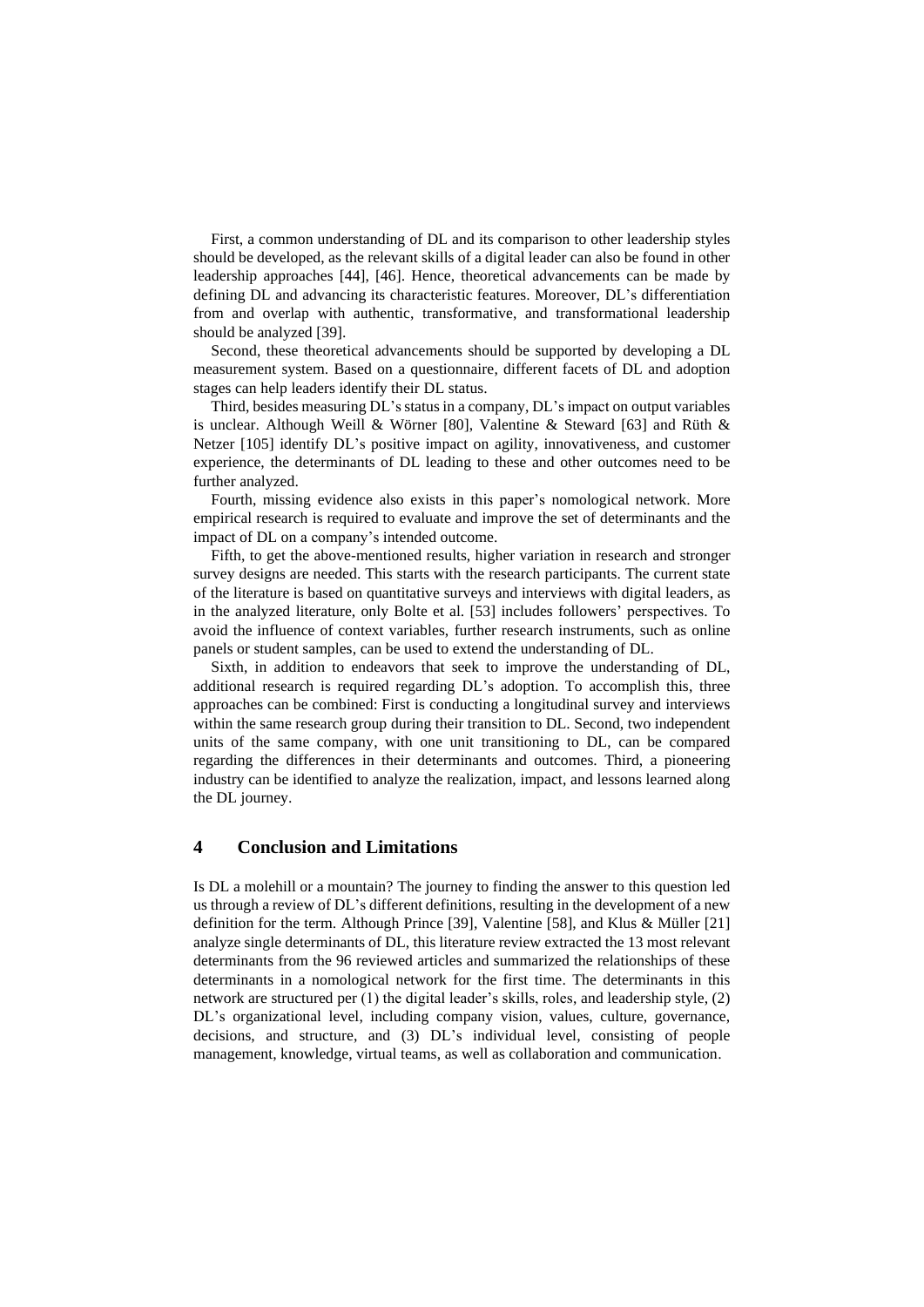Based on these results, we conclude that DL is more than a molehill, as the analyzed literature describes companies' requirements for DL and its determinants. However, to become a mountain, DL's fuzzy definition and implementation, as well as its determinants, need to be clarified by further research, as identified in section 3.5.

This article has three limitations: (1) Despite the systematic research approach to increase objectivity, the analysis was conducted by one researcher; (2) DL research is present internationally; the current literature review only covers the most relevant German and English publications, other languages are not considered; and (3) DL is quickly evolving; because of that, further papers could have been published during the publication process of this literature review.

Although DL is important in practice, it is at an early research stage and requires further investigations, as described in section 3.5.

#### **References**

- 1. Wuest, T., Kusiak, A., Dai, T., Tayur, S. R.: Impact of COVID-19. ORMS Today 47, 1–16 (2020)
- 2. Greenhalgh, T., Wherton, J., Shaw, S., Morrison, C.: Video consultations for covid-19. BMJ 368, 1-2 (2020)
- 3. Spataro, J.: 2 years of digital transformation in 2 months, https://www.microsoft.com/enus/microsoft-365/blog/2020/04/30/2-years-digital-transformation-2-months/ (Accessed: 12.07.2020)
- 4. Breuer, S., Szillat, P.: Leadership and Digitalization contemporary approaches towards leading in the modern day workplace. Dialogue 1, 24–36 (2019)
- 5. Horlacher, A., Hess, T.: What Does a Chief Digital Officer Do? Managerial Tasks and Roles of a New C-level Position in the Context of Digital Transformation. 49thHawaii International Conference on System Sciences, Waikoloa Beach, 5126–5135 (2016)
- 6. Oberer, B., Erkollar, A.: Leadership 4.0: Digital Leaders in the Age of Industry 4.0. Int. J. Organ. Leadersh. 7, 404–412 (2018)
- 7. Petry, T.: Digital Leadership Unternehmens-und Personalführung in der Digital Economy. In: Petry, T. (ed.) Digital Leadership, pp. 21–82. Haufe Lexware GmbH, Freiburg im Breisgau (2016)
- 8. Buhse, W.: Digital Leadership bei der Robert Bosch GmbH. Wissensmanagement 6, 14– 15 (2014)
- 9. Jenewein, T.: Digital Leadership bei SAP. In: Petry, T. (ed.) Digital Leadership, pp. 373– 384. Haufe Lexware GmbH, Freiburg im Breisgau (2016)
- 10. Neun, W.: Digitale Transformation und Agilität in der Praxis. Springer, Wiesbaden (2020)
- 11. El Sawy, O. A., Kræmmergaard, P., Amsinck, H., Lerbeck Vinther, A.: How LEGO Built the Foundations and Enterprise Capabilities for Digital Leadership. MIS Q. Executive 15, 141–166 (2016)
- 12. Dinh, J. E., Lord, R. G., Gardner, W. L., Meuser, J. D., Liden, R. C., Hu, J.: Leadership theory and research in the new millennium: Current theoretical trends and changing perspectives. Leadersh. Q. 25, 36–62 (2014)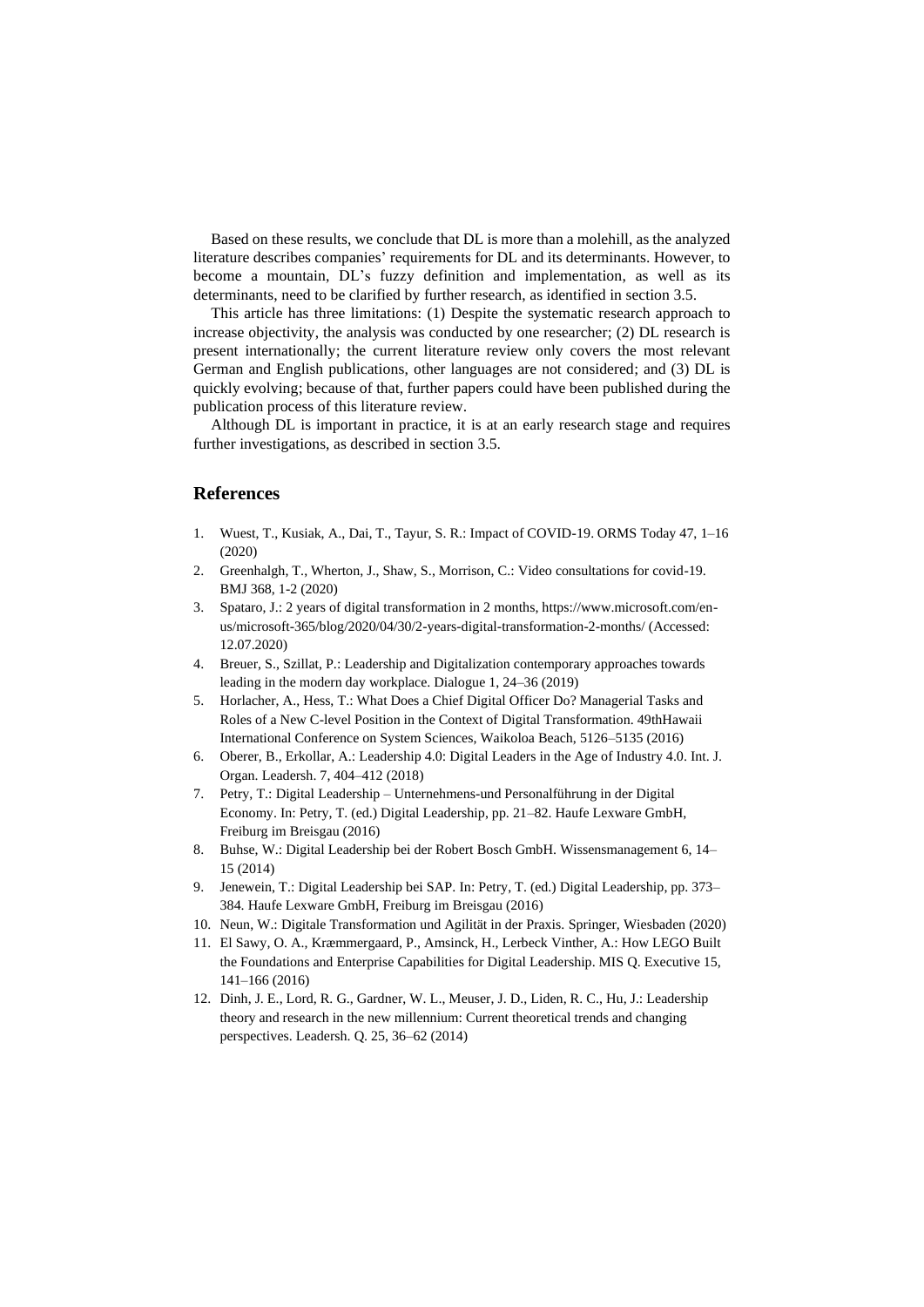- 13. Wolfswinkel, J. F., Furtmueller, E., Wilderom, C. P.: Using grounded theory as a method for rigorously reviewing literature. Eur. J. Inform Syst. 22, 45–55 (2013)
- 14. Webster, J., Watson, R. T.: Analyzing the Past to Prepare for the Future: Writing a Literature Review. MIS Q. 26, xiii–xxiii (2002)
- 15. Ogawa, R. T., Malen, B.: Towards rigor in reviews of multivocal literature: Applying the exploratory case method. Rev. Educ. Res. 61, 265–286 (1991)
- 16. Randolph, J.: A Guide to Writing the Dissertation Literature Review. Research and Evaluation 14, 1–13 (2009)
- 17. Cooper, H.M.: Organizing knowledge syntheses: A taxonomy of literature reviews. Knowl. Soc. 1 (1988)
- 18. Avolio, B. J., Kahai, S., Dodge, G. E.: E-Leadership: implications for theory, research and practice. Leadersh. Q. 11, 615–668 (2001)
- 19. Balan, A. C., Cavendish, K.: Leadership in the Digital and Social Era-A Theoretical Review and Digital Gamification for Employee Development. School of Economics and Management, Lund University
- 20. DasGupta, P.: Literature Review: e-Leadership. ELJ 4, 1–36 (2011)
- 21. Klus, M.F., Müller, J.: Identifying leadership skills required in the digital age. Westfälische Wilhelms-Universität, Münster (2018)
- 22. Meffert, J., Swaminathan, A.: Leadership and the urgency for digital Transformation. Leader to Leader 88, 44–49 (2018)
- 23. Kane, G. C., Nguyen Phillips, A., Copulsky, J., Andrus, G.: How Digital Different is(n't) different. MIT Sloan Manag. Rev. 60, 34–39 (2019)
- 24. Eggers, B., Hollmann, S.: Digital Leadership Anforderungen, Aufgaben und Skills von Führungskräften in der "Arbeitswelt 4.0". In: Keuper, F., Schomann, M., Sikora, L. I., Wassef, R. (ed.) Disruption and Transformation Management, pp. 43–68. Springer Fachmedien, Wiesbaden (2018)
- 25. Van Dick, R., Helfritz, K. H., Stickling, E., Gross, M., Holz, F.: Digital Leadership. Personalwirtschaft 8, 1–23 (2016)
- 26. Buhse, W.: Changing the Mindset: Die Bedeutung des Digital Leadership für die Enterprise 2.0-Strategieentwicklung. In: Lembke, G., Soyez, N. (ed.) Digitale Medien im Unternehmen, pp. 237–252. Springer, Berlin Heidelberg (2012)
- 27. Rassek, A.: Digital Leadership: Was zeichnet einen Digital Leader aus?, https://karrierebibel.de/digital-leadership/ (Accessed: 11.07.2020)
- 28. Wade, M., Obwegeser, N.: How to Choose the Right Digital Leader for Your Company. MIT Sloan Manag. Rev. 60, 1–4 (2019)
- 29. Gouveia, L.B.: Emerging alternatives to leadership and governance for a digital ecosystem. 15th European Conference on Management Leadership and Governance, Porto, 1–43 (2019)
- 30. Underwood, C.: Developing leadership roles for a digital age. Strategic HR Review 18, 233–234 (2019)
- 31. Zeichhardt, R.: E-Leader, CDOs & Digital Fools eine Führungstypologie für den digitalen Wandel. In: Keuper, F., Schomann, M., Sikora, L. I., Wassef, R. (ed.) Disruption and Transformation Management, pp. 3–21. Springer Fachmedien, Wiesbaden (2018)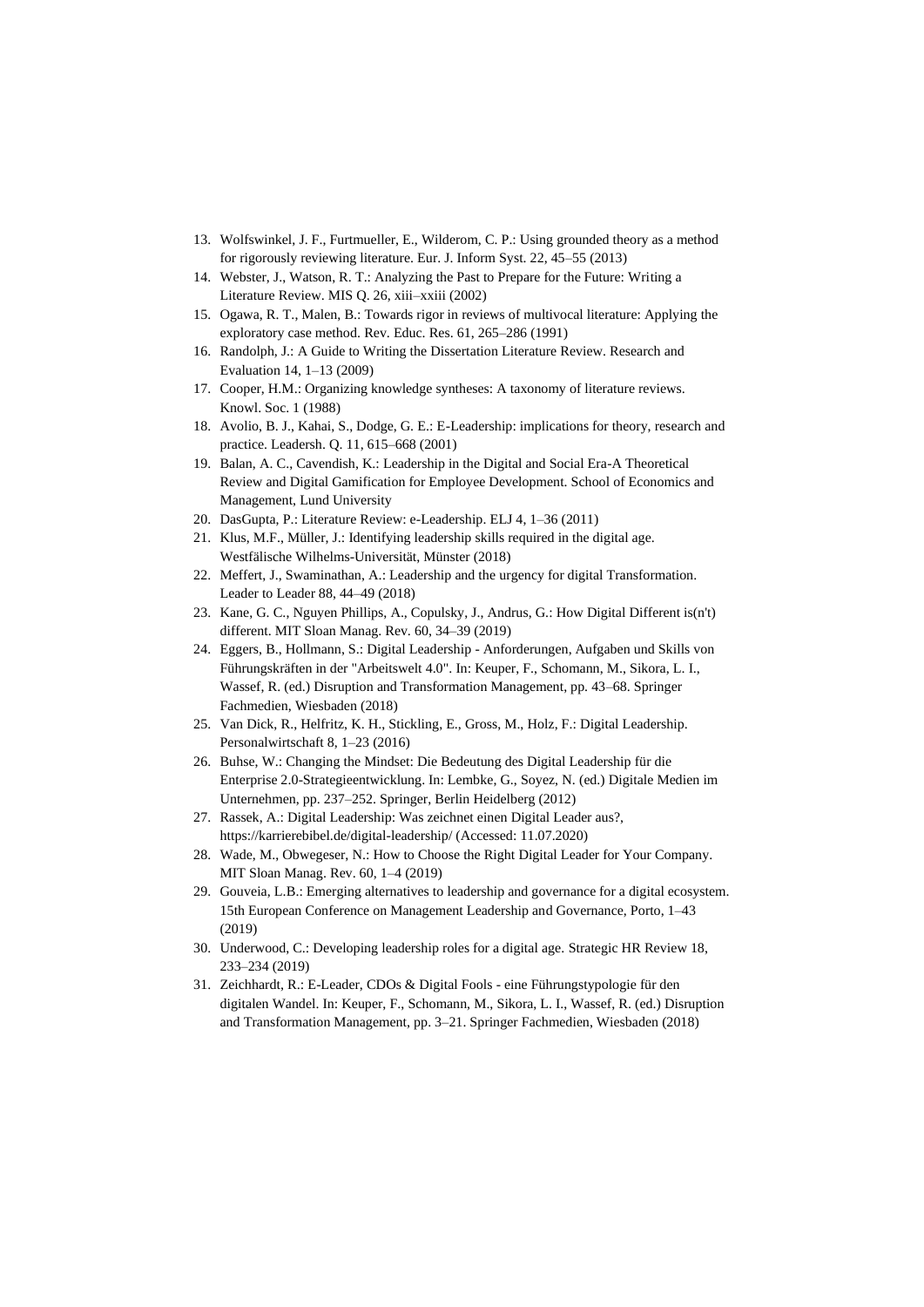- 32. Deloitte Digital GmbH: Überlebensstrategie "Digital Leadership", https://www2.deloitte.com/de/de/pages/technology/articles/survival-through-digitalleadership.html (Accessed: 27.06.2020)
- 33. Borowska, G.: Digital leadership for digital transformation. Contemporary Economy Electronic Scientific Journal 10, 11–19 (2019)
- 34. April, K., Dalwai, A.: Leadership Styles Required to Lead Digital Transformation. Effective Executive 22, 14–45 (2019)
- 35. Ehmann, B.: Quick Guide Agile Methoden für Personaler. Springer Fachmedien, Wiesbaden (2019)
- 36. Bosch, U., Hentschel, S., Kramer, S.: Digital Offroad: Erfolgsstrategien für die digitale Transformation. Haufe-Lexware, Freiburg im Breisgau (2018)
- 37. Zupancic, T., Verbeke, J., Achten, H., Herneoja, A.: Digital Leadership. 34th eCAADe Conference 1, Oulu, 63–68 (2016)
- 38. Krug, P., Weiß, M., Lang, J.: Digital Leadership: Führung im Zuge der digitalen Transformation. Wirtschaftsinformatik & Management 10, 48–59 (2018)
- 39. Prince, K.A.: Digital leadership: transitioning into the digital age. James Cook University, Queensland (2018)
- 40. Anderson, H. J., Baur, J. E., Griffith, J. A., Buckley, M. R.: What works for you may not work for the (Gen) Me: Limitations of present leadership theories for the new generation. Leadersh. Q. 28, 245–260 (2017)
- 41. Akinbode, A. I., Shuhumi, S. R. A.: Change management process and leadership approaches. Int. J. Soc. Sci. 4, 609–618 (2018)
- 42. Kieser, H.: The influence of digital leadership, innovation and organisational learning on the digital maturity of an organisation. University of Pretoria, Pretoria (2017)
- 43. Judge, T. A., Bono, J. E.: Five-factor model of personality and transformational leadership. J. Appl. Psychol. 85, 751–765 (2000)
- 44. Pabst von Ohain, B.: Leader Attributes for Successful Digital Transformation. Fortieth International Conference on Information Systems, Munich, 1–17 (2019)
- 45. Promsri, C.: The Developing Model of Digital Leadership for a Successful Digital Transformation. GPH - Int. J. Bus. Manag. 2, 1–8 (2019)
- 46. Klein, M.: Leadership Characteristics in the era of digital transformation. Business & Management Studies 8, 883–902 (2020)
- 47. Mintzberg, H.: The Strategy Concept I: Five Ps for Strategy. California Management Review 30, 11–24 (1987)
- 48. Westerman, G., Bonnet, D., McAfee, A.: Leading digital: turning technology into business transformation. Harvard Business Press, Cambridge (2014)
- 49. Fisk, P.: The Making of a Digital Leader. BSR 13, 43–50 (2002)
- 50. Tiekam, A.: Digital leadership skills that South African leaders need for successful digital transformation. University of Pretoria, Pretoria (2019)
- 51. Khan, S.: Leadership in the digital age: A study on the effects of digitalisation on top management leadership. Stockholm University, Stockholm (2016)
- 52. Aron, D., Waller, G., Weldon, L.: Flipping to Digital Leadership: The 2015 CIO Agenda, https://www.gartner.com/en/documents/2864717/flipping-to-digital-leadership-the-2015 cio-agenda (Accessed: 04.03.2020)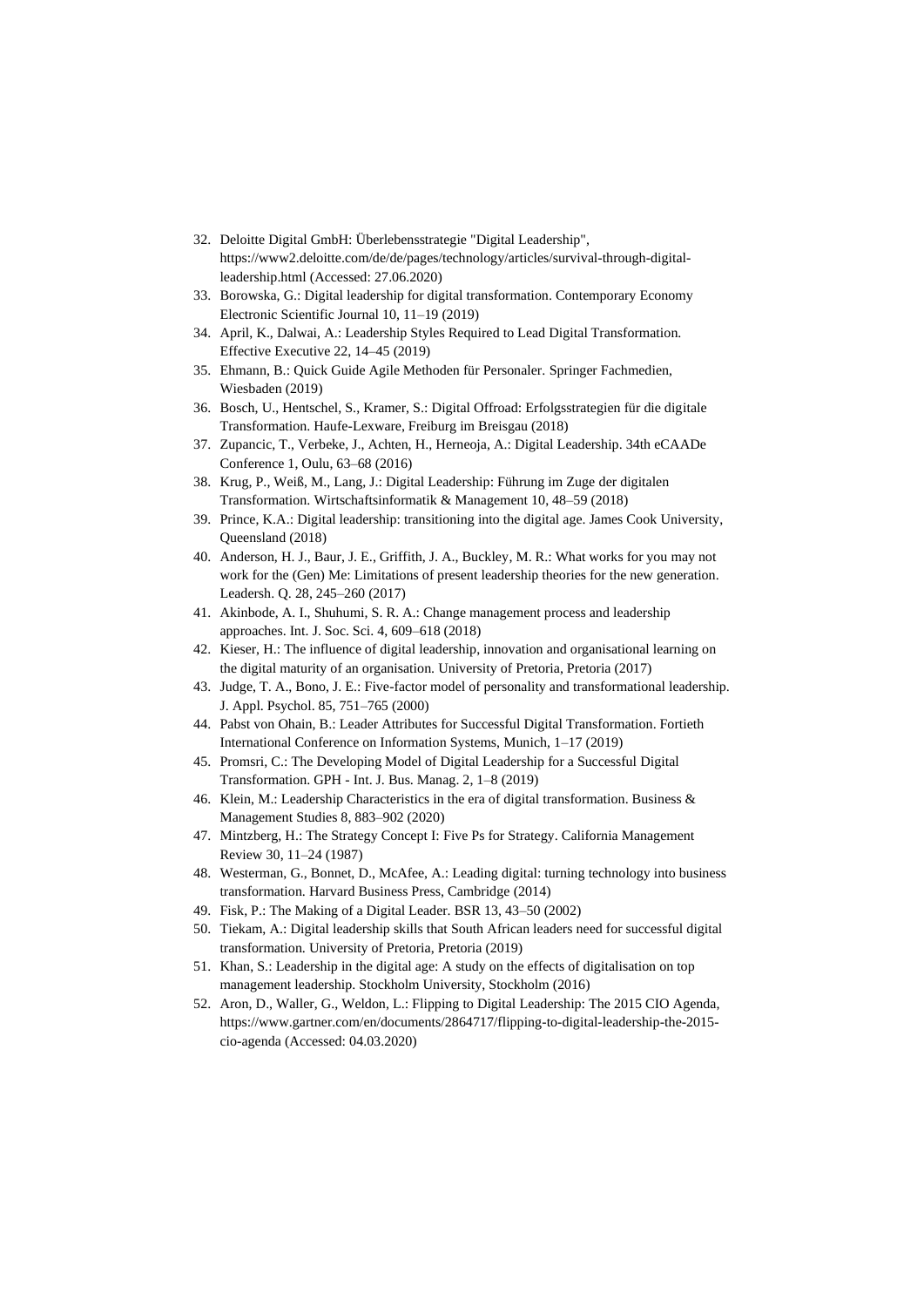- 53. Bolte, S., Dehmer, J., Niemann, J.: Digital Leadership 4.0. Acta Technica Napocensis 61, 637–646 (2018)
- 54. Chadha, S.: Digital Leadership Leveraging the uniqueness of Digital. Human Capital 3, 24–31 (2019)
- 55. Afandi, W.: The Role Of Strategic Leadership In Digital Transformation Process. Int. J. Recent Res. Appl. Stud. 33, 19–22 (2017)
- 56. Doyé, T.: Digital Leadership. In: Fend, L., Hofmann, J. (ed.) Digitalisierung in Industrie-, Handels- und Dienstleistungsunternehmen, pp. 207–224. Springer, Wiesbaden (2020)
- 57. Crummenerl, C., Kemmer, K.: Digital Leadership Führungskräfteentwicklung im digitalen Zeitalter, https://www.capgemini.com/consulting-de/wpcontent/uploads/sites/32/2017/08/14-10-16\_digital\_leadership\_v11\_web\_17102016.pdf (Accessed: 12.07.2020)
- 58. Valentine, E.: Enterprise Business Technology Governance: New Core Competencies for Boards of Directors in Digital Leadership. Queensland University of Technology, Brisbane (2016)
- 59. Sahyaja, C., Sekhara Rao, K. S.: New Leadership in the digital era a conceptual study on emotional dimensions in relation with intellectual dimensions. Int. J. Civ. Eng. Technol. 9, 738–747 (2018)
- 60. Antoni, C.H., Syrek, C.: Digitalisierung der Arbeit: Konsequenzen für Führung und Zusammenarbeit. Gr. Interakt. Org. 48, 247–258 (2017)
- 61. Outvorst, F., Visker, C., de Waal, B. M.E.: Digital Leadership As the Only Way to Survive a Changing Digital World? 14th European Conference on Management, Leadership and Governance, Utrecht, 300–306 (2018)
- 62. Ahrendts, A.: Digital Leadership. An interview with Angela Ahrendts, CEO of burberry, https://www.capgemini.com/wpcontent/uploads/2017/07/DIGITAL\_LEADERSHIP\_An\_interview\_with\_Angela\_Ahrend ts.pdf (Accessed: 10.07.2020)
- 63. Valentine, E., Stewart, G.: Enterprise Business Technology Governance: Three Competencies to Build Board Digital Leadership Capability. Proceedings of the 48th Annual Hawaii International Conference on System Sciences, Waikoloa Beach, 4513– 4522 (2015)
- 64. Kraft, M.H.G.: How to lead with digital media effectively? A literature-based analysis of media in a E-leadership context. J. Eco. Dev. Environ. People 8, 42–53 (2019)
- 65. Kolzuniak, J.: Digital Leadership Entwicklung eines Führungsmodells für effizientes Agieren in einer digital vernetzten Arbeitsumgebung im Vertrieb der Geschäftsbanken. Deutsches Institut für Bankwirtschaft - Schriftenreihe Band 14b, 1–52 (2017)
- 66. Lenz, U., Grützmacher, P.: Was bin ich (noch), und was sollte ich sein? Die Auswirkungen der Digitalisierung auf die Rolle der Führungskraft. In: Von Au C. (ed.) Führen in der vernetzten virtuellen und realen Welt, pp. 1–18. Springer, Wiesbaden (2018)
- 67. Asri, A. A. S. M. A. N., Darma, G. S.: Revealing the digital leadership spurs in 4.0 industrial revolution. Int. J. Bus. Eco. Manag, 3, 93–100 (2020)
- 68. Lindner, D.: Studie 3: Digital Leadership in KMU Was sagen Führungskräfte? In: Lindner, D. (ed.) KMU im digitalen Wandel, pp. 29–36. Springer, Wiesbaden (2019)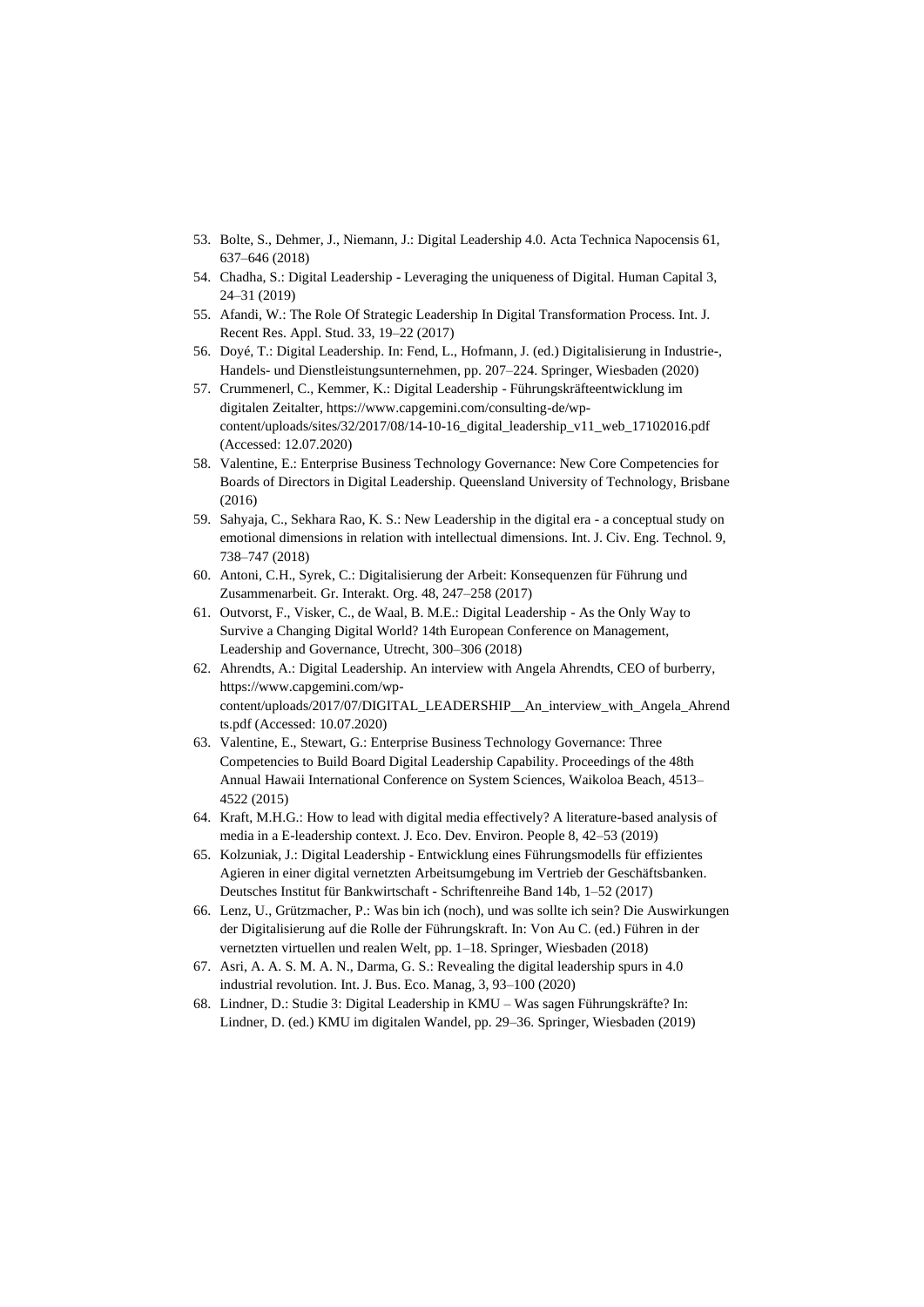- 69. Meier, C., Sachs, S., Stutz, C., McSorley, V.: Establishing a digital leadership barometer for small and medium enterprises (SME). Proceedings of the MKL and TIIM International Conference, Lubin, 103–109 (2017)
- 70. Sievert, H., Scholz, C.: Engaging employees in (at least partly) disengaged companies. Results of an interview survey within about 500 German corporations on the growing importance of digital engagement via internal social media. Public Relations Review 43, 894–903 (2017)
- 71. Bersin, J.: Digital Leadership Is Not an Optional Part of Being CEO. Harvard Business Review 12, 2–4 (2016)
- 72. Schwarzmüller, T., Brosi, P., Duman, D., Welpe, I. M.: How Does the Digital Transformation Affect Organizations? Key Themes of Change in Work Design and Leadership. Management Revue 29, 113–137 (2018)
- 73. Yücebalkan, B.: Digital leadership in the context of digitalization and digital transformations. Current Academic Studies in Social Science 1, 489–505 (2018)
- 74. Goethals, G. R., Sorenson, G., Burns J.: Leadership in the digital age. Sage Publications, London (2004)
- 75. Bennis, W.: Leadership in a digital world embracing transparency and adaptive capacity. MIS Q. 37, 635–636 (2013)
- 76. Reinhardt, K., Lueken, S.: Digital Leadership Exzellenz- Kompetenzmodell für erfolgreiche Führung im digitalen Zeitalter. In: Hartmann, M. (ed.) Impulse für digitale Lösungen: Empfehlungen für Kleine und Mittlere Unternehmen, pp. 35–45. Berliner Wissenschafts-Verlag, Berlin (2018)
- 77. Zeike, S., Bradbury, K., Lindert, L., Pfaff, H.: Digital Leadership Skills and Associations with Psychological Well-Being. Int. J. Environ. Res. Public Health 16, 1–12 (2019)
- 78. Sultan, Y. H., Suhail, K. S.: The impact of significant factors of digital leadership on gamification marketing strategy. Int. J. Adv. Res. Dev. 4, 29–33 (2019)
- 79. Weisman, R.: A Leadership Approach to Successful Digital Transformation Using Enterprise Architecture. University of Ottawa, Ottawa (2019)
- 80. Weill, P., Wörner, S. L., González, F.: Is Your Company a Digital Leader or a Digital Laggard? MIT Sloan CISR XVII, 1–4 (2017)
- 81. Trompenaars, F., Woolliams, P.: Going Digital Internationally. Organ. Dev. J. 34, 11–35 (2016)
- 82. Lucas-Nülle, T.: Digital Leadership. In: Dahm, M. H., Thode, S. (ed.) Strategie und Transformation im digitalen Zeitalter, pp. 119–134. Springer, Wiesbaden (2019)
- 83. Mangelmann, R.: Digitale Transformation in der Finanzbranche Auswirkungen neuer Technologien und eines veränderten Kundenverhaltens auf Geschäftsmodell und Unternehmensführung. In: Petry, T. (ed.) Digital Leadership, pp. 129–150. Haufe Lexware GmbH, Freiburg im Breisgau (2016)
- 84. Jesse, N.: Organizational Evolution How Digital Disruption Enforces Organizational Agility. IFAC-PapersOnLine 51, 486–491 (2018)
- 85. Wang, C., Cardon, P. W.: The networked enterprise and legitimacy judgments: why digital platforms need leadership. J. Bus. Strat. 40, 33–39 (2019)
- 86. Hearsum, S.: How to develop digital leadership capability. Strategic HR Review 14, 208– 210 (2015)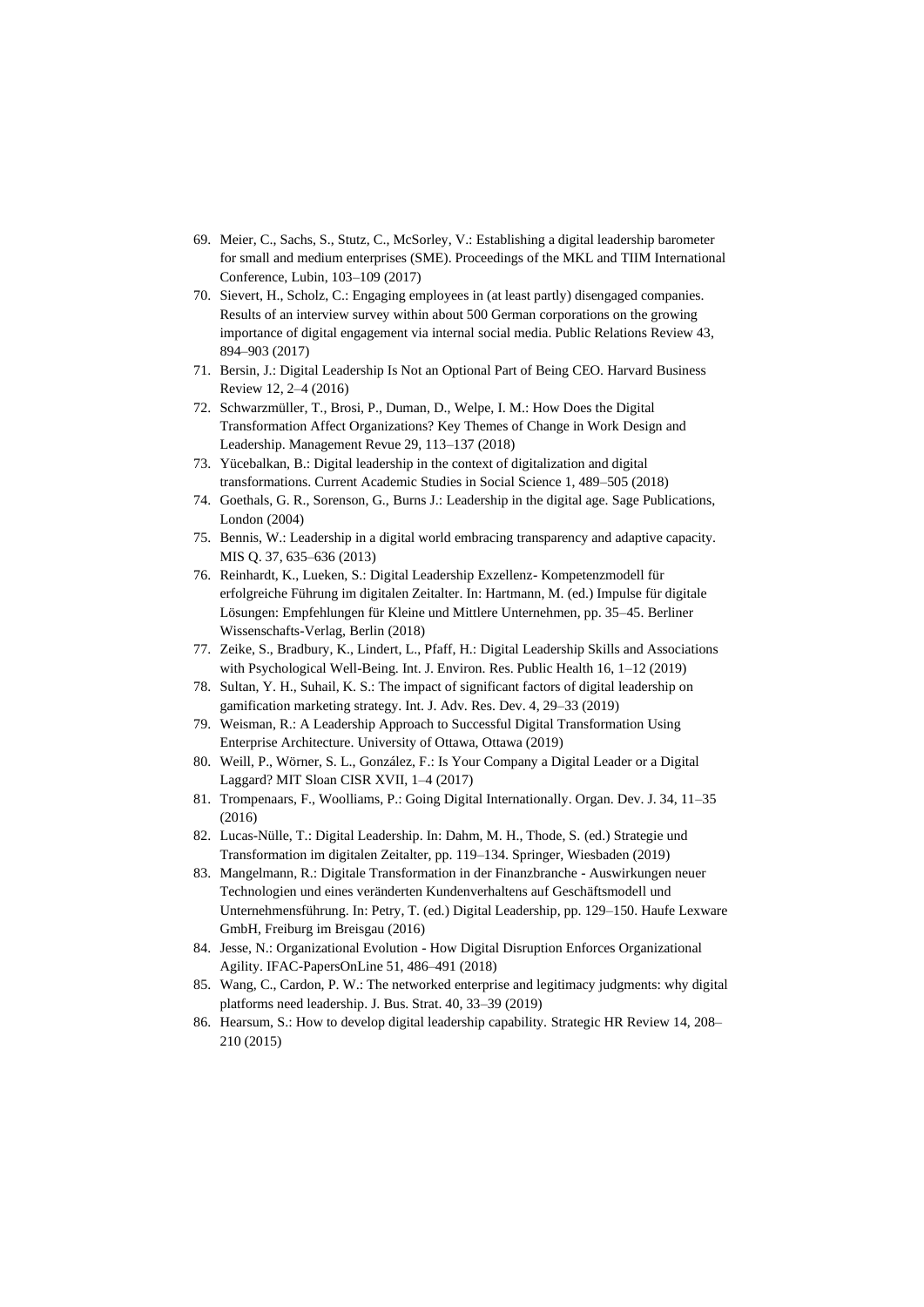- 87. Schirmer, H.: Entwicklung von Digitalkompetenzen und Führungskultur im Zeitalter der Digitalen (r)Evolution - Darstellung am Beispiel Continental. In: Petry, T. (ed.) Digital Leadership, pp. 355–372. Haufe Lexware GmbH, Freiburg im Breisgau (2016)
- 88. Citrin, J., Neff, T.: Digital Leadership. Organizations & people 18, 42–50 (2000)
- 89. Bohlen, W.: Digital Leadership Wie verändert die Digitalisierung die Mitarbeiterführung und was müssen Personalmanager bereits heute tun? In: Fürst, R.A. (ed.) Gestaltung und Management der digitalen Transformation, pp. 277–292. Springer, Wiesbaden (2019)
- 90. Petrucci, T., Rivera, M.: Leading Growth through the Digital Leader. J. Leadersh. Stud. 12, 53–56 (2018)
- 91. Tanniru, M.: Digital Leadership. Oakland University, Rochester (2017)
- 92. Temelkova, M.: Skills for digital leadership-Prerequisite for developing high-tech economy. Int. J. Adv. Manag. Soc. Sci. 7, 50–74 (2018)
- 93. Weiner, J., Tanniru, M., Khuntia, J., Bobryk, D., Naik, M., LePage, K.: Digital leadership in action in a hospital through a real time dashboard system implementation and experience. J. Hosp. Adm. 5, 34 (2016)
- 94. Bäuchle, R.: Digital Leadership–inwiefern können Objectives and Key Results die bestehenden Herausforderungen der Unternehmensführung bewältigen? Ostfalia Hochschule für angewandte Wissenschaft, Wolfenbüttel (2019)
- 95. Dorozalla, F., Klus, M. F.: Digital Leadership Status quo der digitalen Führung. In: Groß, M., Müller-Wiegand, M., Pinnow, D. F. (ed.) Zukunftsfähige Unternehmensführung, pp. 89–103. Springer Fachmedien, Heidelberg (2019)
- 96. Lorenz, M.: Digitale Führungskompetenz. Springer, Wiesbaden (2018)
- 97. Borins, S., Brown, D.: Digital Leadership: The Human Face of IT. In: Borins, S., Kernaghan, K., Brown, D., Bontis, N. (ed.) Digital State of the Leading Edge, pp. 277– 301. University of Toronto Press, Toronto (2007)
- 98. Creusen, U., Gall, B., Hackl, O.: Digital Leadership. Springer, Wiesbaden (2017)
- 99. Hensellek, S.: Digital Leadership Ein Rahmenwerk zur erfolgreichen Führung im digitalen Zeitalter. In: Kollmann, T. (ed.) Handbuch Digitale Wirtschaft, pp. 1–19. Springer Fachmedien, Wiesbaden (2019)
- 100.Dückert, S.: Leitbild der digitalen Führungskraft. In: Petry, T. (ed.) Digital Leadership, pp. 115–128. Haufe Lexware GmbH, Freiburg im Breisgau (2016)
- 101.Mihardjo, L. W. W., Rukmana, R. A. N.: Does Digital Leadership Impact Directly or Indirectly on Dynamic Capability: Case on Indonesia Telecommunication Industry in Digital Transformation? J. Soc. Sci. Res. 4, 832–841 (2018)
- 102.Tardieu, H., Daly, D., Esteban-Lauzán, J., Hall, J., Miller, G.: Leadership—What Is Required of Leaders and Leadership to Achieve Digital Success? In: Tardieu, H., Daly, D., Esteban-Lauzán, J., Hall, J., Miller, G. (ed.) Deliberately Digital, pp. 95–105. Springer, Cham (2020)
- 103.Banks, G. C., Dionne, S. D., Sayama, H., Schmid Mast, M.: Leadership in the Digital Era: Social Media, Big Data, Virtual Reality, Computational Methods, and Deep Learning. Leadersh. Q. 30, I–II (2019)
- 104.Crummenerl, C., Seebode, R. O.: Das Geheimnis erfolgreicher digitaler Transformationen - Warum Führung, Befähigung und Kultur den Unterschied machen. In: Petry, T. (ed.) Digital Leadership, pp. 151–186. Haufe Lexware GmbH, Freiburg im Breisgau (2016)